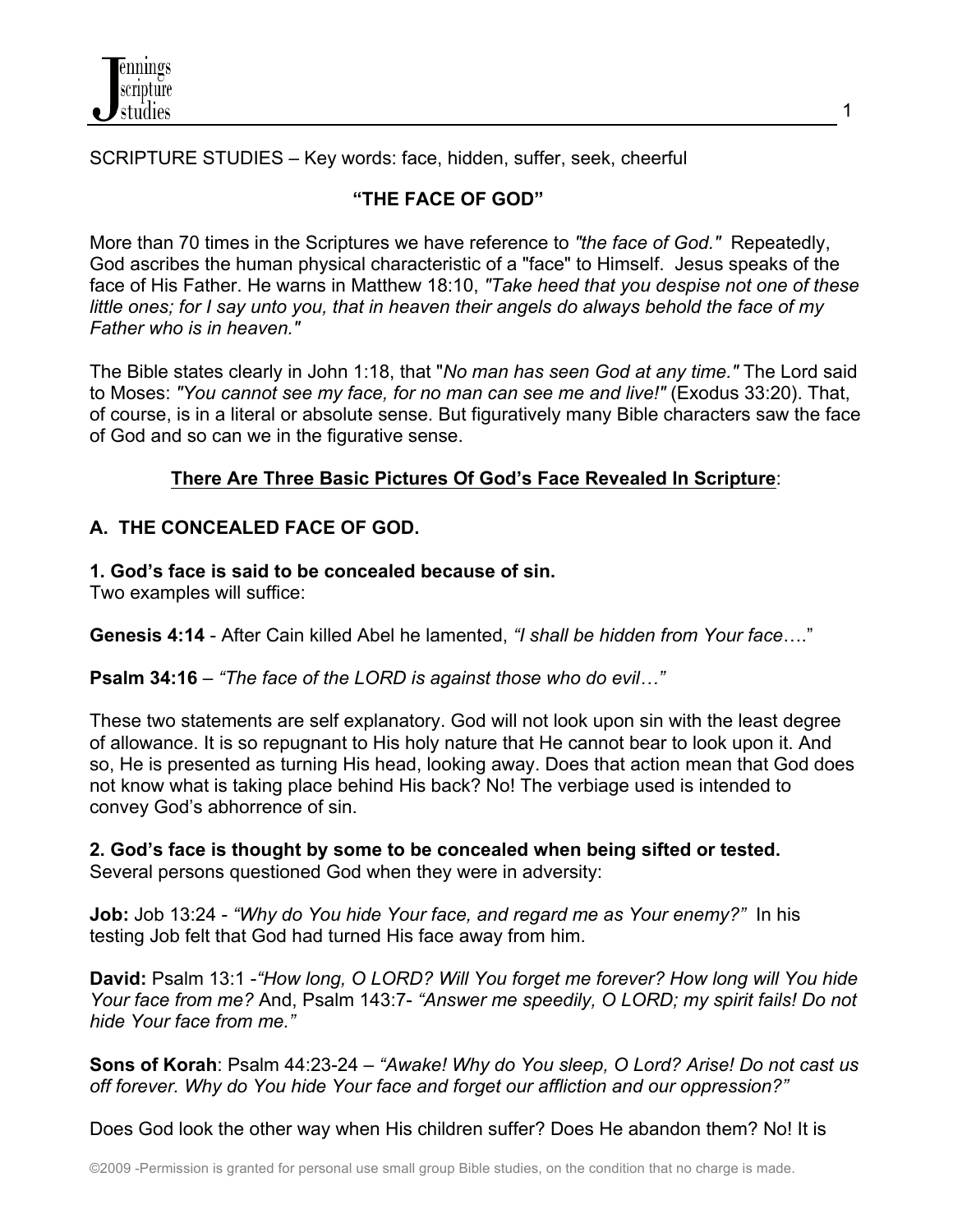not God Who says that He is ignoring tested or suffering ones. It is the one enduring discomfort who wrongfully perceives that God is ignoring their pain and their pleas for deliverance. It is an imagined "hiddenness" on the part of sufferers who tend to construct their own theology when in a temporary vacuum of faith.

# **B. THE CONDEMNING FACE OF GOD.**

## **1. The face of God appears as a condemning face when judgment is impending:**

Genesis 19:13 – The angel announced the destruction of Sodom saying, *"For we will destroy this place, because the outcry against them has grown great before the face of the LORD, and the LORD has sent us to destroy it*

John, in his description of final judgment, writes in Rev 20:11, *"Then I saw a great white throne and Him who sat on it, from whose face the earth and the heaven fled away."*

### **2. The face of God is a condemning face when humankind worships false gods:**

In Leviticus 20, three times God says, "*I will set My face against that man."* (Any man who gives his children to the false God Molech, verse 3; any who tolerate such a man, verse 5; and, anyone who *"turns to mediums and familiar spirits."* verse 6)

### **3. The face of God is a condemning face against evildoers.**

I Peter 3:12 – "*The face of the Lord is against them that do evil."*

Why, then, would it be thought to be an un-Godlike thing that the holy God's face would reflect His displeasure at sin? The frown of God, the displeased face, the hostile face of God is to be expected when warranted or He would not be true to His character. He is both the God of love and the God of wrath. Why would some rejoice when God is pleased but rebel when He is displeased?

## **C. THE CHEERFUL FACE OF GOD.**

That God also has a cheerful and happy face is no surprise to those who have experienced His heart of love. Many are the references to the glad face of God. Among them are the following:

1. Numbers 6:24-26 – *"The LORD bless you and keep you; The LORD make His face shine upon you, and be gracious to you; The LORD lift up His countenance upon you, and give you peace."*

2. Psalm 31:16 – *"Make Your face shine upon Your servant…"*

3. Psalm 67:1 – *"God be merciful to us and bless us, and cause His face to shine upon us…"*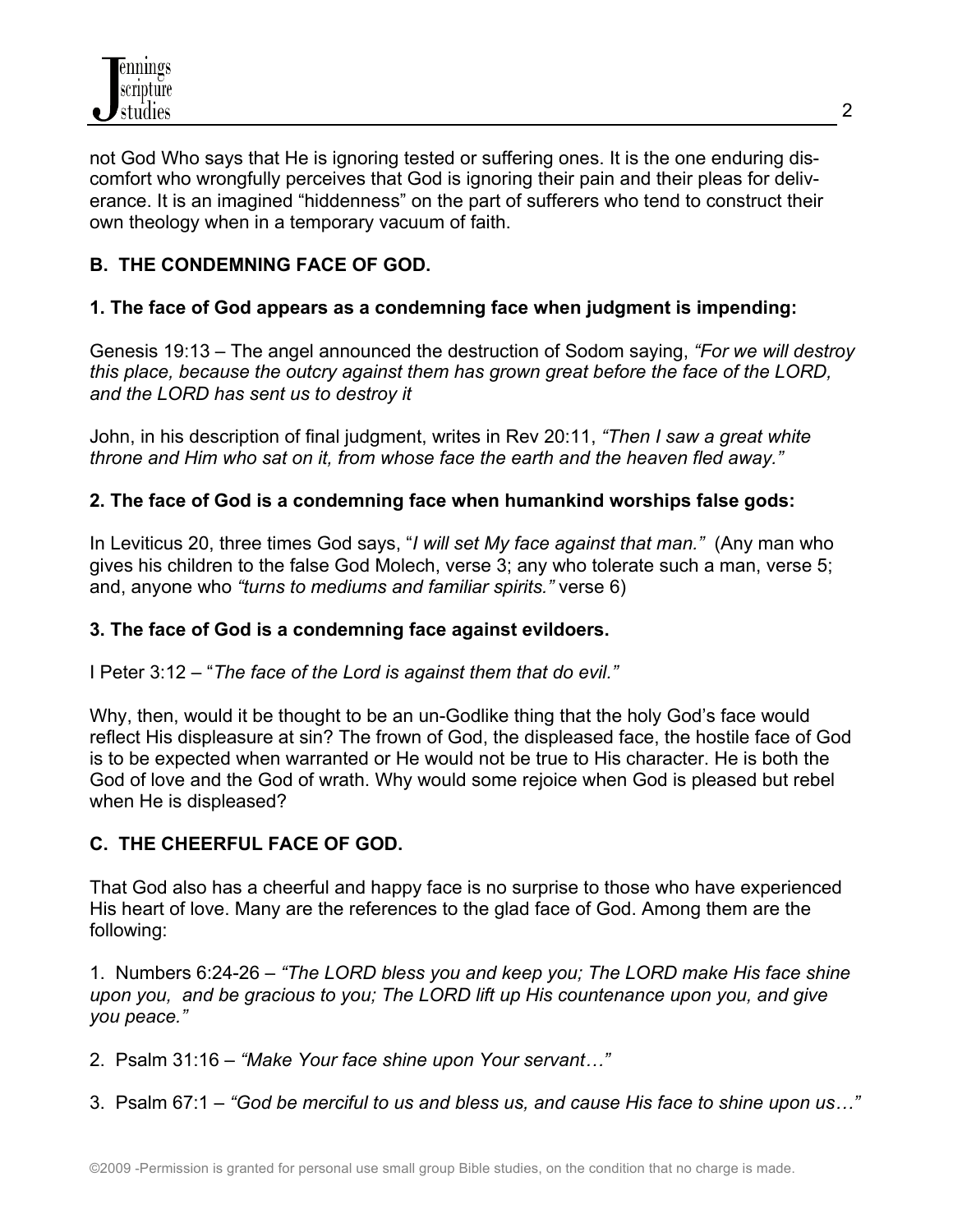4. Three times in Psalm 80 the psalmist prays, *"Turn us again, O God, and cause Thy face to shine; and we shall be saved."* (Ps. 80:3,7,19)

5. That God smiles when He is pleased and sings over His obedient children is reflected in Zephaniah 3:17 – *"The LORD your God in the midst of you is mighty; he will save, he will rejoice over you with joy; he will rest in his love, he will joy over you with singing."*

Jesus is God in human form. When on the earth we read that, *"Then they brought little children to Him, that He might touch them; but the disciples rebuked those who brought them. But when Jesus saw it, He was greatly displeased and said to them, "Let the little children come to Me, and do not forbid them; for of such is the kingdom of God. Assuredly, I say to you, whoever does not receive the kingdom of God as a little child will by no means enter it." And He took them up in His arms, laid His hands on them, and blessed them."* (Mark 10:13- 16)

I ask you, "What parent would hand their children over to a sour-puss, a grumpy, hostilefaced person to have them blessed?!" Jesus, no doubt, had a cheerful face on that occasion. A glad face is winsome.

Have you looked into the face of Jesus and seen *the face of God*? It is there that we will be cheered as we see the glory of God. Are you going through a difficult ordeal? It is in the face of Jesus that you will find strength not only to endure, but also to triumph and He will cheer you as He did the children of long ago when you look into His face!

### **SEEKING GOD'S FACE**

It is God's desire that we seek His face. He does not play hide and seek with us! He is not hard to find. Acts 17:27 tells us: *"…. seek the Lord …. though He is not far from each one of us."* 

There are many commands in scripture to seek God's face. Here are three:

**I Chronicles 16:11** – *"Seek the LORD and His strength; seek His face evermore!"* 

**II Chronicles 7:14** – *"If My people who are called by My name will humble themselves, and pray and seek My face, and turn from their wicked ways, then I will hear from heaven, and will forgive their sin and heal their land."*

**Psalm 27:8-9** – *"When You said, "Seek My face," my heart said to You, "Your face, LORD, I will seek."*

In Psalm 27 God's command is: *"Seek My face."* The psalmist's compliance was: *"Your face, LORD, I will seek."* Let us respond in like manner for God is insistent that His children maintain close communication with Him.

He desires that we face Him, "*For the eyes of the LORD are on the righteous,* a*nd His ears are open to their prayers; but the face of the LORD is against those who do evil."* (I Peter